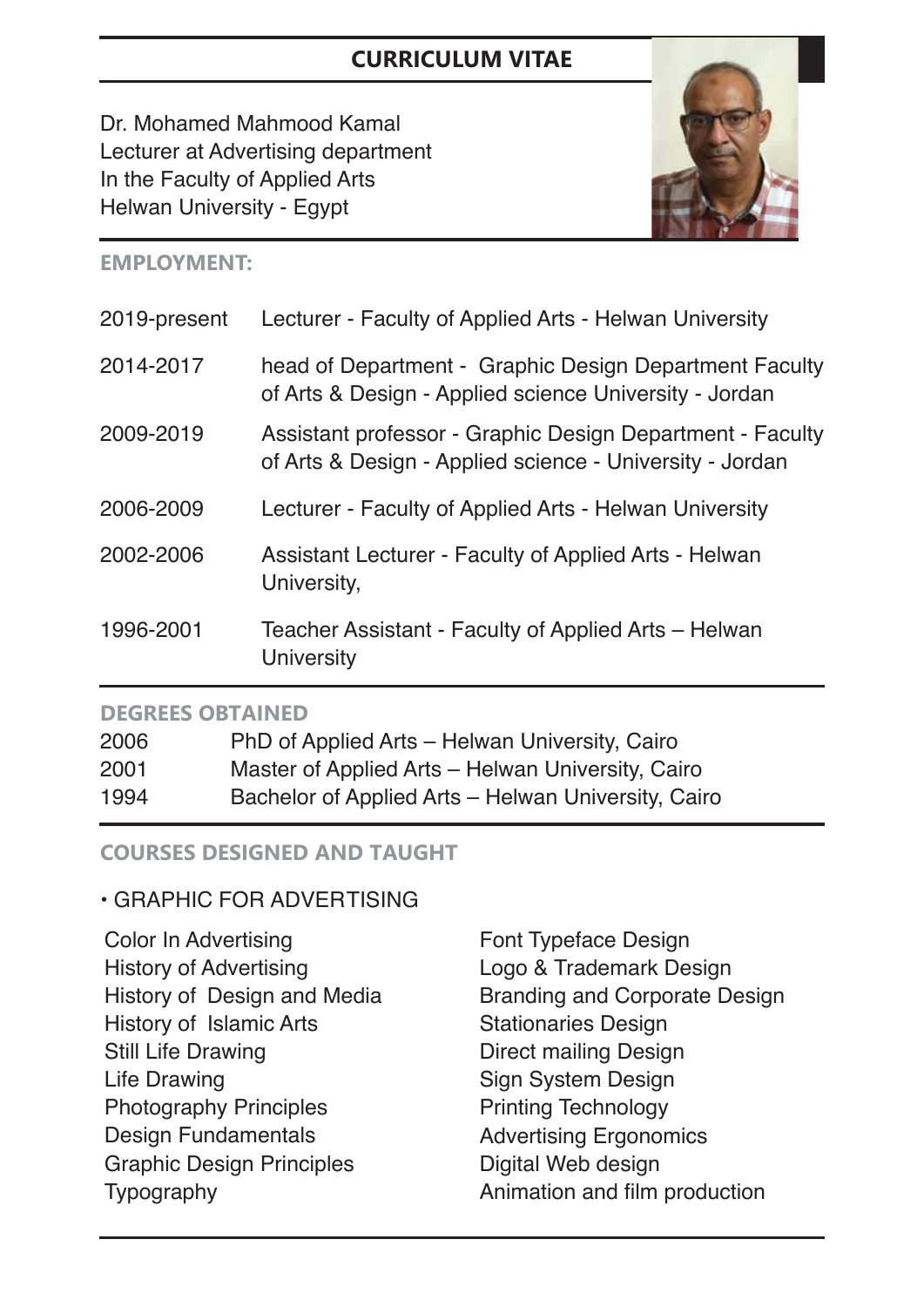## **CURRICULUM VITAE**

#### **• COMPUTER GRAPHICS**

Adobe Photoshop CC (Recent Version) Adobe Illustrator CC (Recent Version) Adobe Indesign CC (Recent Version) Adobe Dream Weaver CC (Recent Version) Adobe After Effect CC (Recent Version) Adobe Premier CC (Recent Version) Adobe XD CC (Recent Version) Action Script (release 4) Html (release 5) CSS (rellease 3)

### **OTHER ACTIVITIES:**

- Supervised 4 PhD and Master thesis
- A project under the title: "Kontakt… Interaktion… Respect… Dialog… Synthese…Begegnung" in cooperation with the University of Applied Science in Muenster (F. R. of Germany) and Helwan University. Cairo - 2003.
- A project under the title: "Kontakt… Interaktion… Respect… Dialog… Synthese…Begegnung" in cooperation with the University of Applied Science in Muenster, F. R. of Germany, Muenster - 2002

#### **TEACHING EXPERIENCE**

- Faculty of Applied Arts, 6th October University, 2020, 2021 (2 Semesters)
- Faculty of Applied Arts, Helwan University , Till Today ,
- Faculty of Applied Arts, 6th October University, 2006 -2009 (6 Semesters)
- Faculty of Arts, Helwan University, one Semester 2003
- Faculty of Broadcasting, Cairo University, one Semester 1996

#### **PROFESSIONAL EXPERIENCE**

- Free-lance graphic designer and consultation, 1995-2009 **AFFILIATIONS:**

- Member of the Syndicate of Applied Arts' Designers.

**LANGUAGES**

Arabic (Native language) English (Very Good)